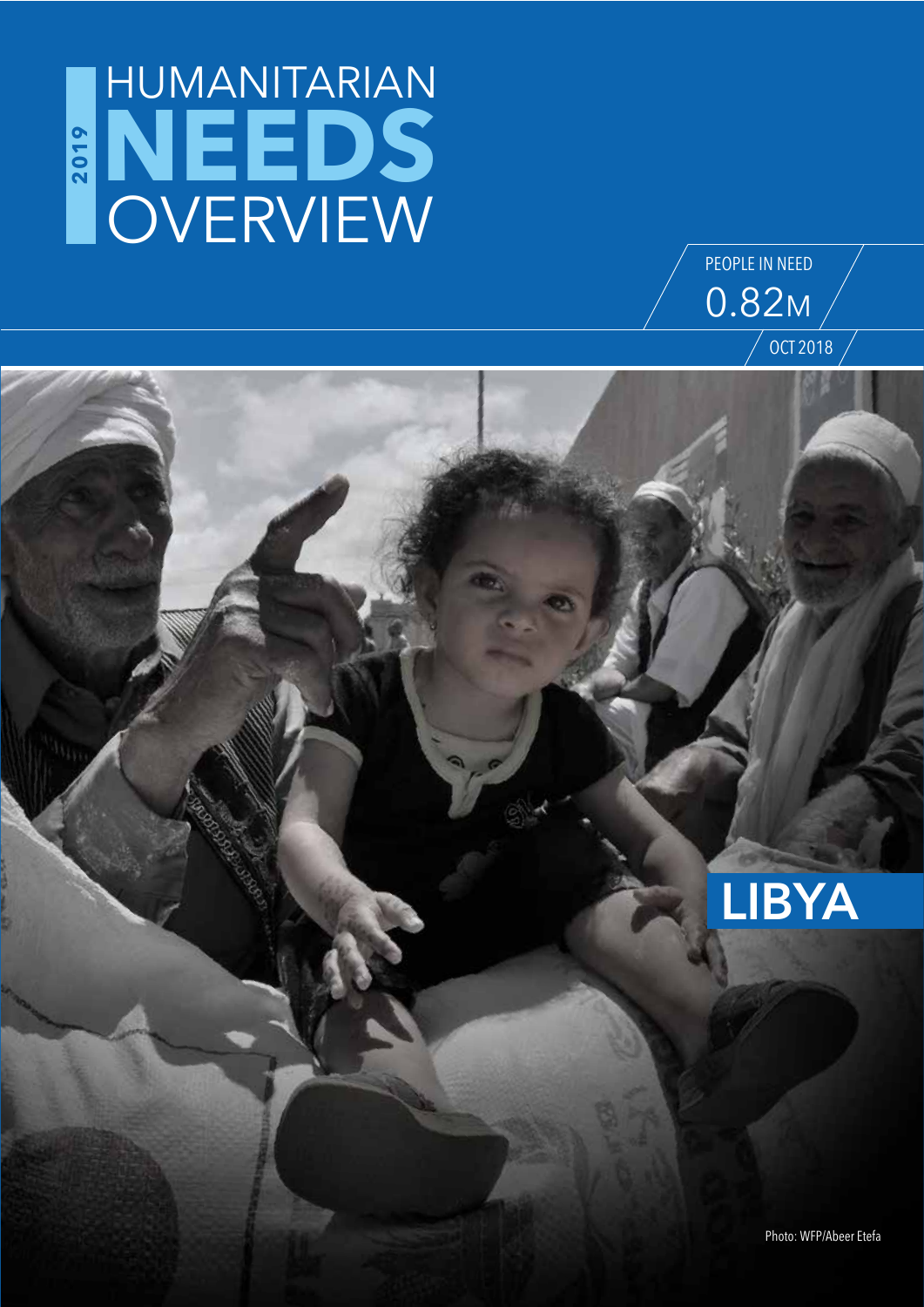Libyans

INTERNALLY **RETURNEES** 

Migrants/Refugees

PEOPLE AFFECTED

6.6M + 0.67M 1.6M CHILDREN

PEOPLE IN NEED 0.82<sub>M</sub> Libyans Migrants/Refugees (22% of population) (11% of population)  $(11\% \text{ of nonulati})$ BY POPULATION GROUPS BY AGE & SEX

#### **HUMANITARIAN** NEEDS & KEY FIGURES 97K 165K 148K  $248K$  551K  $\pm$  51K  $\pm$  51K  $\pm$  51K  $\pm$

An estimated 823,000 people, including around 248,000 children, are in-need of humanitarian assistance in Libya as a result of persisting political instability, conflict and insecurity, the breakdown of the rule of law, a deteriorating public sector and a dysfunctional economy. These include internally displaced persons, returnees, nondisplaced conflict-affected people and host communities, refugees<sup>1</sup> and migrants.

The reduced number of people identified as in need of humanitarian assistance in 2019, compared to 2018, **343K**<br>Male 325 March 2018, <sup>2</sup>43K 2018, <sup>24</sup>K 2018, 2019, 2019, 2019, 2019, 2019, 2019, 2019, 2019, 2019, 2019, 2019 **should certainly not be interpreted as an improvement in the humanitarian situation in Libya. The decrease in the number of people identified as in need of humanitarian assistance is rather a direct result of methodologically**  improved needs analysis, focused on the most severe humanitarian needs across the country, enabled by an **increased availability of information and more refined data collected through needs assessments and monitoring.**





### **Protection**

Protection challenges for Libyans and foreign nationals in Libya are a grave concern, primarily driven by exposure, vulnerability and inability to cope with conflict and violence, human violations and rights abuses, contamination from explosive hazards in urban centres, breakdown of rule of law, and major challenges related to impediments to access critical services and **11 Protection**<br>
Protection challenges for<br>
Libyans and foreign<br>
protection challenges for<br>
Libyans and foreign<br>
protection call **11 Protection**<br>
Public healthcare services<br>
protection schools and WASH<br>
facilities in Libya



## **services**

Public healthcare services, schools and WASH facilities in Libya have

been heavily impacted by the crisis due to ongoing hostilities, insecurity, and governance failures. As a result, both Libyans and foreign nationals in Libya do not have access to critical primary and secondary healthcare, children are missing out on essential education, and people suering due to limited access to





### **household goods and commodities**

The crisis in Libya has resulted in major

economic challenges for both Libyans and non-Libyans in Libya, to access basic households goods and commodities is a major problem in Libya. Limited access to employment, low incomes, limited savings, inflation and the liquidity crisis are the main drivers behind

1 For the purpose of this document, the term "refugee" shall be used to include both refugees as well as asylum-seekers.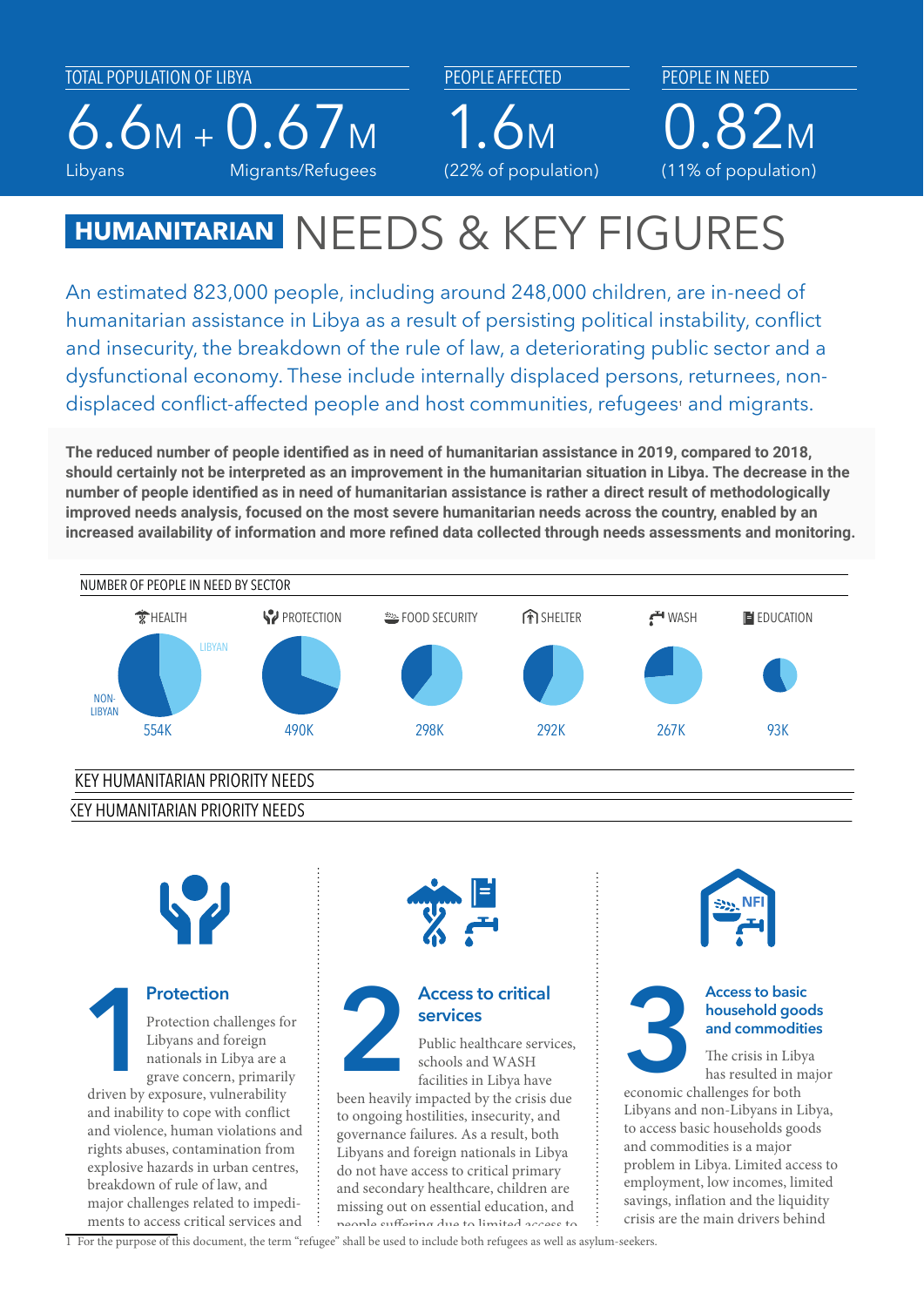### **SCALE AND SEVERITY OF** NEEDS

The protracted crisis in Libya continues to be of grave concern with both Libyans and non-Libyans paying a high price for seven years of instability and insecurity. Approximately half of the people in need in need of humanitarian assistance are Libyans. Conflict affected refugees and migrants in or transiting through the country make up the other half. The majority of people in need are found in highly populated urban areas in the Western and Eastern regions of Libya. However, people with the most critical and severe needs are located in the southern mantikas1 of Murzuq, Sebha and Alkufra, and the coastal mantika of Sirt.

Key humanitarian needs in Libya are linked to 1) protection, 2) access to critical services such as healthcare and education services, and 3) access to basic household goods and commodities including food, safe drinking water, sanitation facilities, and essential non-food items. These humanitarian needs reflect life-threatening risks from exposure to, vulnerability from, and the inability to cope with human rights violations and abuses, conflict and violence, and deprivation of essential services and commodities.

The Health Sector has identified the highest number of people in need, 554,000 people, however the needs of people are not stand-alone sector issues, rather interlinked across all sectors and compounded by multiple factors driving deteriorating living conditions and increasing risks. While the impacts of the crisis has been severe on a range of people and communities, needs vary according to the characteristics and contextual situation of different populations in Libya. For example, refugees and migrants affected by the crisis, face specific protection issues including grave human rights violations and abuses by State and non- State actors due to their irregular status, lack of domestic support networks, impunity for crimes committed against foreign nationals, racism and xenophobia, and policies linked to the control of mixed migrations flows to Europe.2



#### NUMBER OF PEOPLE IN NEED BY POPULATION GROUP



1 The term ' mantika' describes a major administrative and geographic area of Libya. There are twenty-two mantikas in Libya.<br>2 Amnesty International, 'Libya's Dark Web of Collusion: abuses against Europe-bound refugees